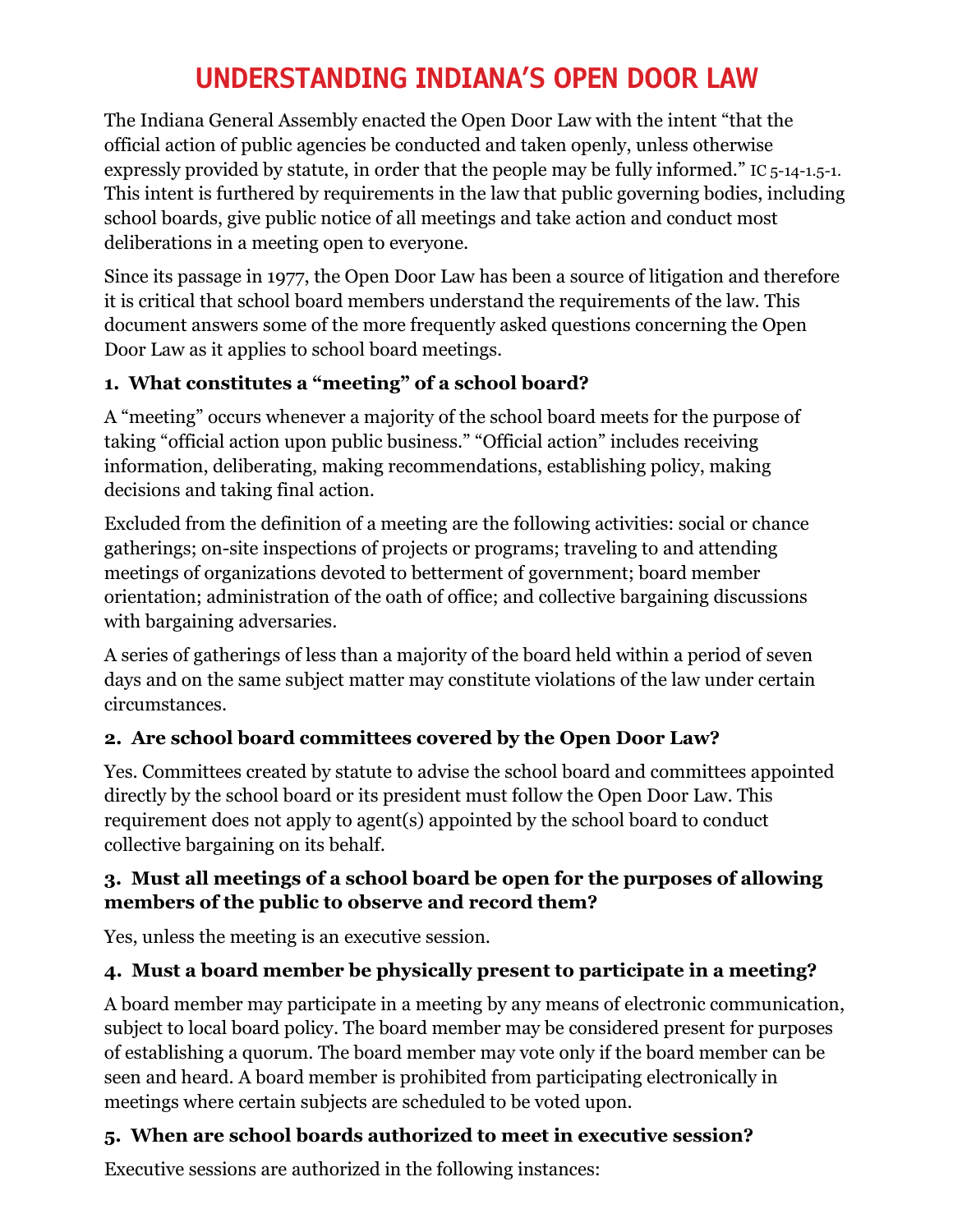a. Where authorized by federal or state statute.

b. To discuss strategy with respect to: (1) collective bargaining; (2) the initiation of litigation (judicial action or administrative law proceeding) or litigation that is either pending or has been specifically threatened in writing; (3) the implementation of security systems; (4) specific real property transactions up to the time a contract or option to purchase or lease is executed by the parties; or (5) school consolidation.

c. To discuss the assessment, design and implementation of school safety and security measures, plans and systems.

d. Interviews and negotiations with industrial or commercial prospects.

e. To receive information about and interview prospective employees.

f. With respect to any individual over whom the board has jurisdiction:

i. To receive information concerning the individual's alleged misconduct; and

ii. To discuss, prior to a determination, that individual's status as an employee, student or independent contractor who is a physician or a school bus driver.

g. For discussion of records classified as confidential by state or federal statute.

h. To discuss before any placement decision an individual student's abilities, past performance, behavior and needs.

i. To discuss a job performance evaluation of individual employees.

j. When considering the appointment of a public official (not an employee), to: develop a list of prospective appointees; consider applications; and make one initial exclusion of prospective appointees from further consideration.

k. To train school board members with an outside consultant about the performance of their roles as public officials.

## **6. What must the public notice of an executive session contain?**

A public notice of an executive session must state its subject matter by specific reference to the enumerated instance(s) for which executive sessions may be held.

## **7. How much notice is required for meetings?**

Except for an emergency meeting, public notice of the date, time and place of any meeting, executive session or any rescheduled or reconvened meeting must be given at least fortyeight (48) hours (excluding Saturdays, Sundays and legal holidays) before the meeting.

This requirement does not apply to reconvened meetings (not including executive sessions) where the announcement of the date, time and place of the reconvened meeting is made at the original meeting and recorded in the memoranda and minutes thereof and there is no change in the agenda.

## **8. How is public notice given?**

Public notice is given by 1) posting a copy of the notice at the main office of the school corporation or, if no office exists, at the building where the meeting is to be held; and 2) delivering notice (via U.S. mail, electronic mail or fax) to all news media which deliver by December 31 an annual written request for such notices.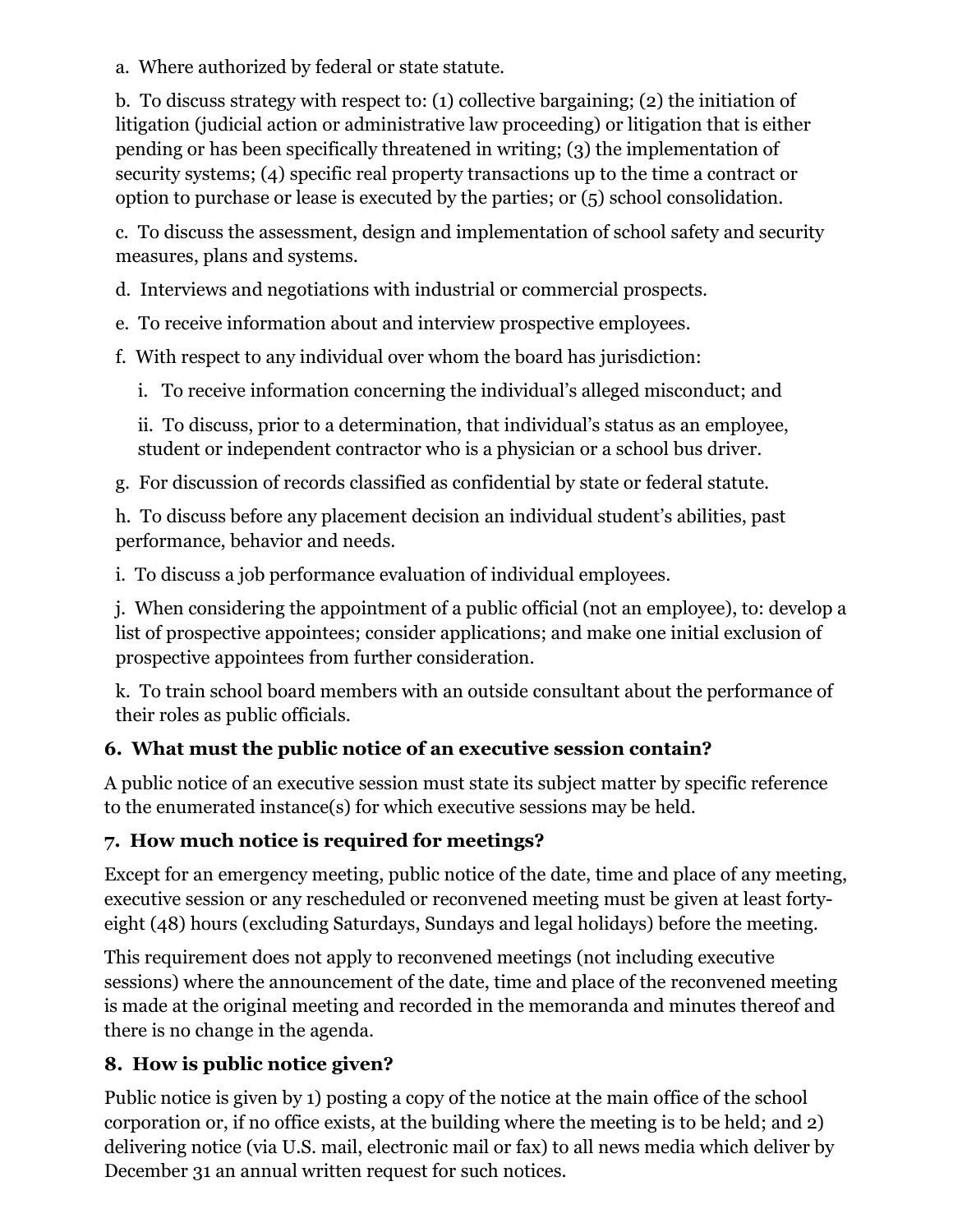Public notice must be given to persons who deliver an annual written request by December 31 only if the school board adopts a policy. Notice may be delivered by electronic mail or by posting on the school corporation's website.

Notice of regular meetings need be given only once each year, except that an additional notice shall be given where the date, time or place of the regular meeting is changed.

# **9. How much notice is required for an emergency meeting?**

The news media which have requested notice of meetings must be given the same notice as is given to the members of the school board and the public must be notified by posting a copy of the notice at the principal office of the school corporation.

#### **10. What constitutes an "emergency" for purposes of having an emergency meeting and avoiding the notice time requirements?**

The emergency must involve actual or threatened injury to person or property, or actual or threatened disruption of governmental activity in order to avoid the notice time requirement.

## **11. When can a school board use a secret ballot?**

Never, not even to elect officers.

## **12. Must the school board use an agenda?**

The use of an agenda is permissive, not mandatory. A school board that uses an agenda must post a copy of the agenda at the entrance of the location of the meeting before the meeting begins.

# **13. Must a school board keep memoranda and/or minutes?**

Yes. As the meeting progresses, the following memoranda must be kept:

a. The date, time and place of the meeting;

b. The members of the governing body recorded as present, absent or participating by an electronic means of communication (as well as the means of electronic communication);

c. The general substance of all matters presented, discussed or decided; and

d. A record of all votes taken by individual members if there is a roll call.

These requirements for memoranda and minutes are modified when the board is meeting in executive session. The memoranda and minutes for an executive session must identify the subject matter considered by specific reference to the enumerated instance(s) for which public notice is given. The board must certify by a statement in its memoranda and minutes that it discussed no subject matter in the executive session other than the matter specified in the public notice.

## **14. Can a school board recess during an open door meeting, have an executive session and later reconvene?**

No. A governing body may not conduct an executive session during a meeting.

## **15. Can a school board interview a superintendent applicant in an executive session?**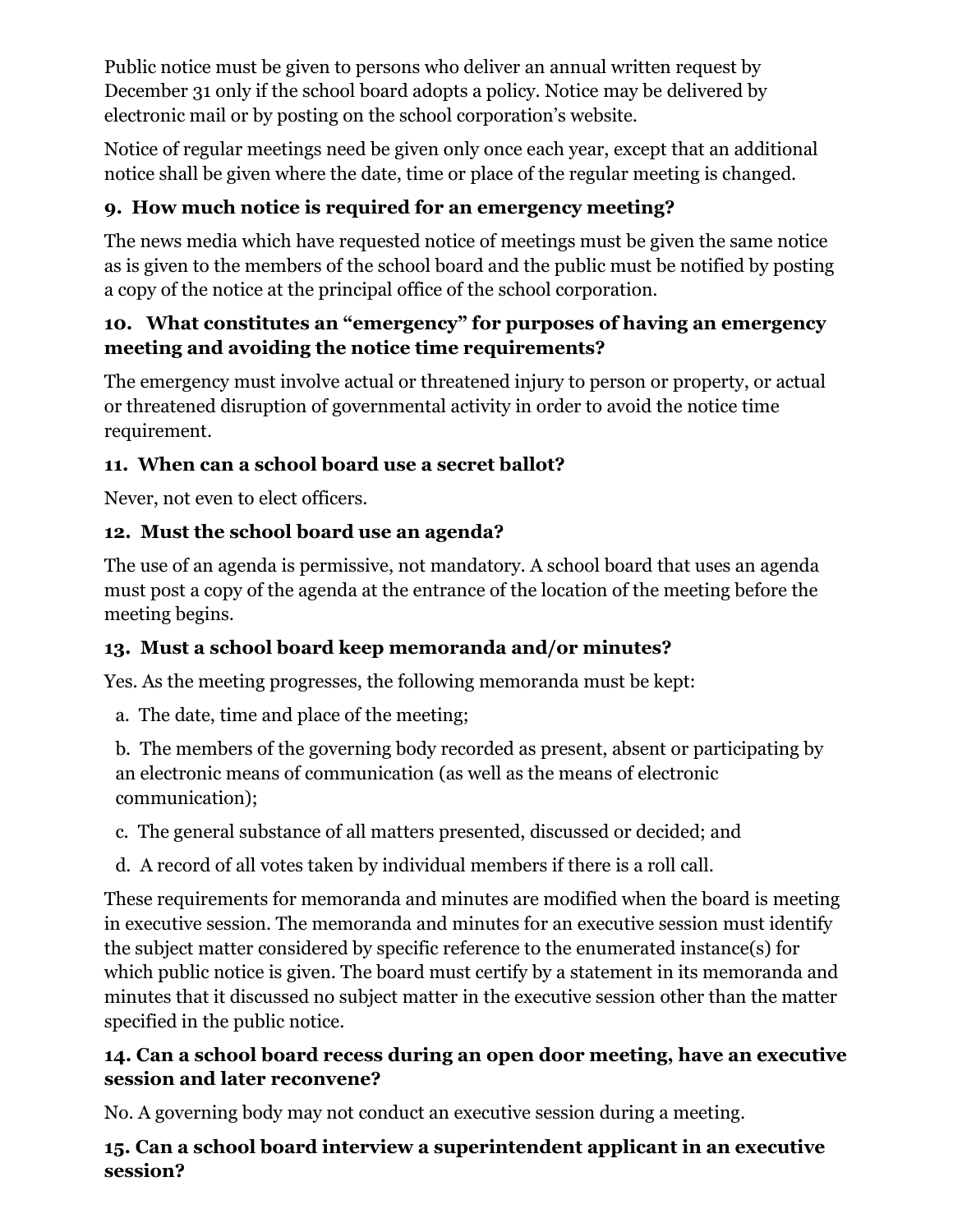Yes. A superintendent candidate is a prospective employee so the provision allowing a governing body in executive session "to receive information about and interview prospective employees" applies.

#### **16. Can a school board interview in executive session a prospective appointee for filling a vacancy on the school board?**

No. School boards are specifically prohibited from interviewing prospective appointees in executive sessions. Nothing in state law, however, requires a school board to interview prospective appointees.

#### **17. Can a school board in executive session exclude prospective appointees to the board from further consideration?**

Yes. A school board is allowed to make one initial exclusion of prospective appointees from further consideration in executive session. No such initial exclusion can reduce the number of prospective appointees to fewer than three, unless there are fewer than three prospective appointees.

#### **18. Can a hearing be held in an executive session to determine whether an employee's contract should be cancelled?**

Yes, provided the hearing involves alleged misconduct or evaluation of an employee.

#### **19. Does the Open Door Law regulate the release of information concerning collective bargaining?**

For the purposes of bargaining or discussion the following apply:

a. Any party may inform the public of the status of collective bargaining or discussion as it progresses by release of factual information and expression of opinion based upon factual information.

b. If a mediator is appointed, any report the mediator may file at the conclusion of a mediation is a public record open to public inspection.

c. If a factfinder is appointed, any hearings the factfinder holds must be open at all times for the purpose of permitting members of the public to observe and record them. Any findings and recommendations the factfinder makes are public records open to public inspection.

# **20. Who can bring a lawsuit alleging a violation of the Open Door Law?**

Any person. Any person may also, prior to filing a lawsuit, seek an opinion from the public access counselor on whether a meeting of a school board complied with the Open Door Law.

# **21. What can a court do if it finds that a school board violated the Open Door Law?**

A court can:

- a. Issue a declaratory judgment;
- b. Enjoin continuing, threatened or future violations; or
- c. Declare void any policy, decision or final action taken at an illegal meeting.